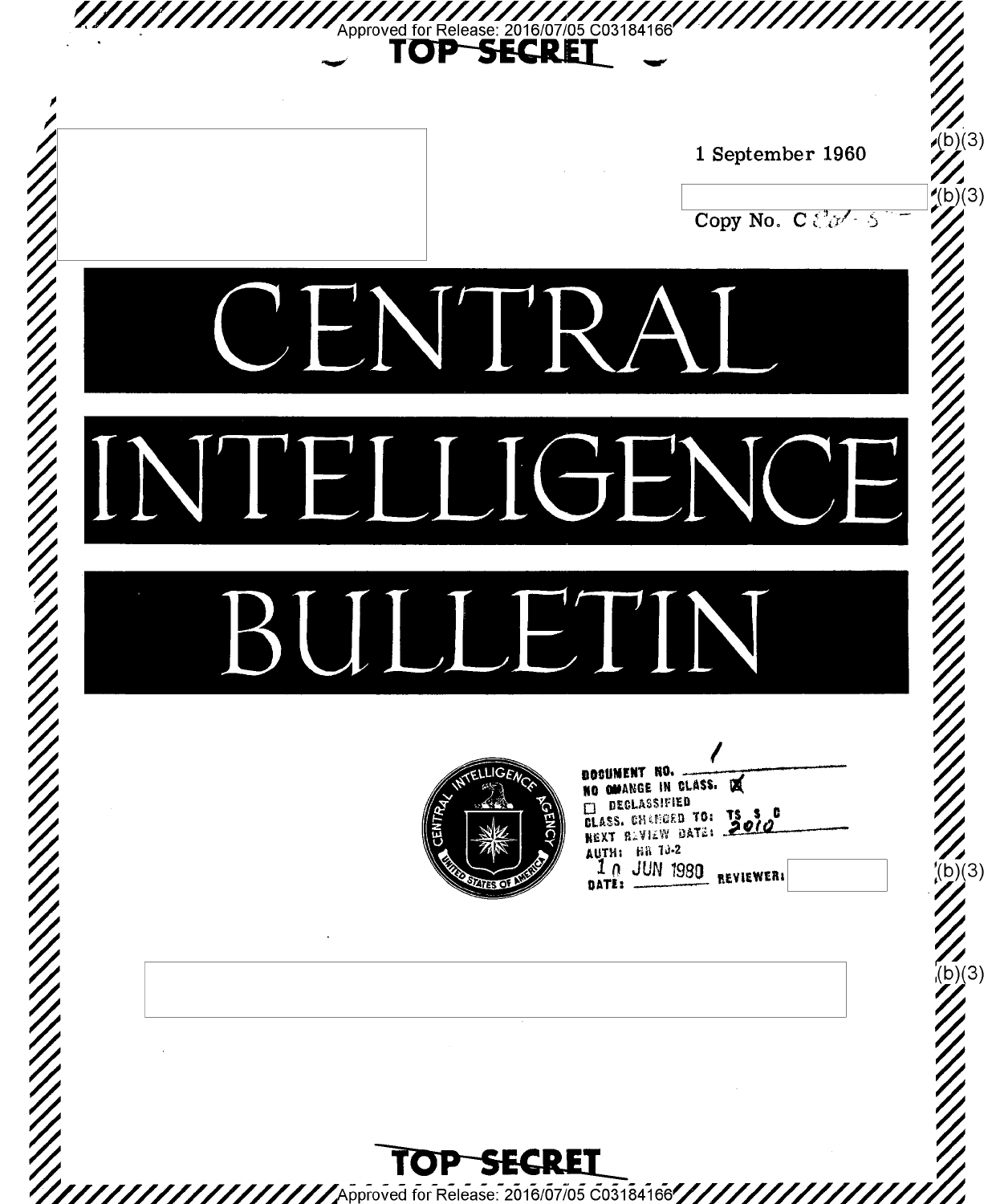Approved for Release: 2016/07/05 C03184166 I UP **de**like i

The Daily Brief of the CENTRAL INTELLIGENCE BULLETIN is produced by the Director of Central Intelligence in consultation with representatives of departments and agencies of the United States Intelligence Board. Back-up material is produced by CIA with as much consultation with other departments and agencies as is practicable. When, because of the time factor, consultation with the department or agency of primary concern is not practicable, the brief will be produced by CIA and marked with an asterisk. Intelligence in this publication is based on all sources, including

Interpretations of intelligence information in this publication represent immediate and preliminary views which are subject to modification in the light of further information and more complete analysis.

Certain intelligence items in this publication may be designated specifically for no further dissemination. Other intelligence items may be disseminated further, but only on a need-to-know basis.

#### WARNING

This document contains classified information affecting the national security of the United States within the meaning of the espionage laws, US Code Title 18, Sections 793, 794, and 798. The law prohibits an unauthorized person, as well as its use in any manner prejudicial to the safety or interest of the United States or for the benefit of any foreign government to the detriment of the United States.

 $(b)(3)$ 

 $(b)(3)$ 

Approved for Release: 2016/07/05 C03184166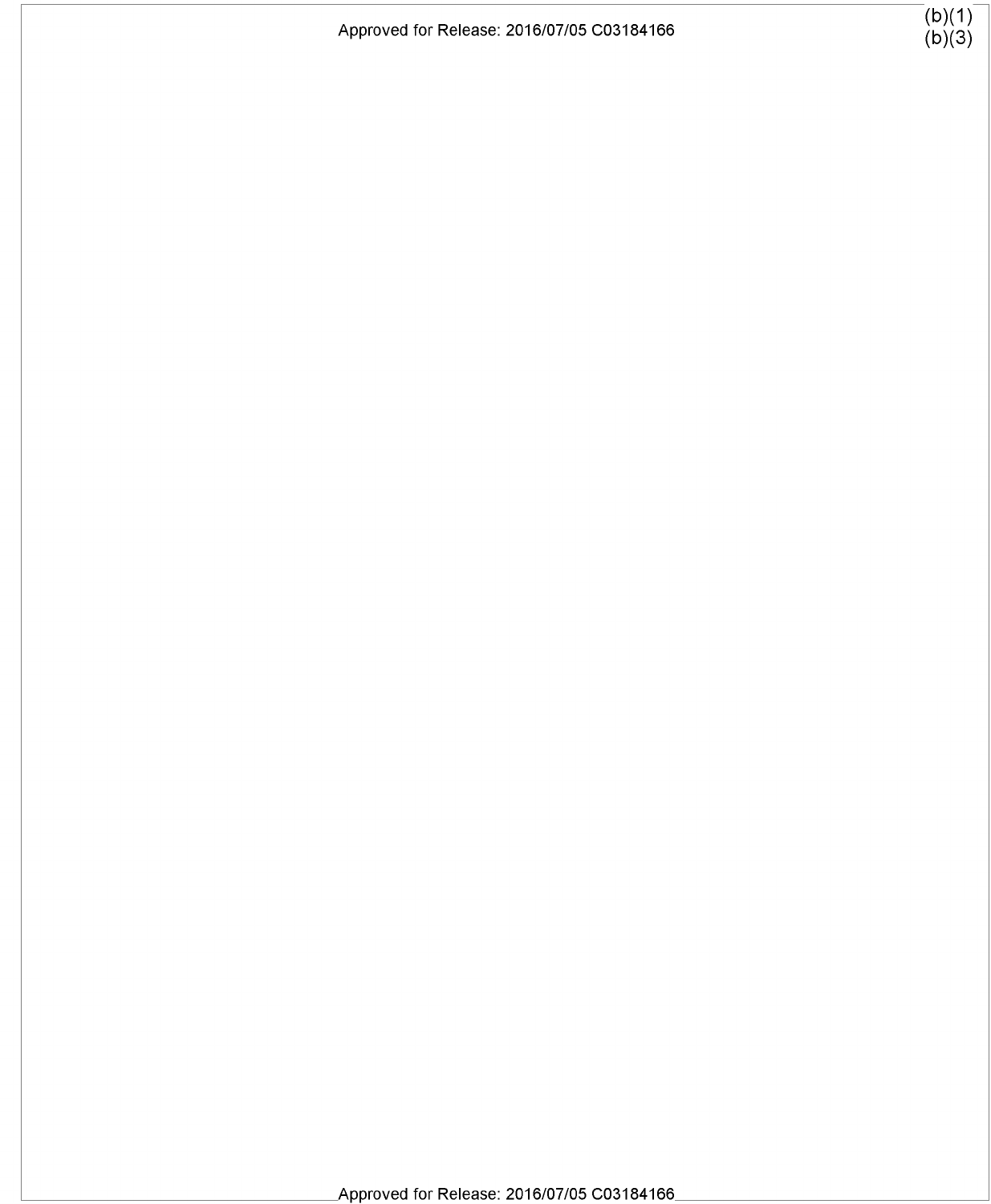

g<br>M

U,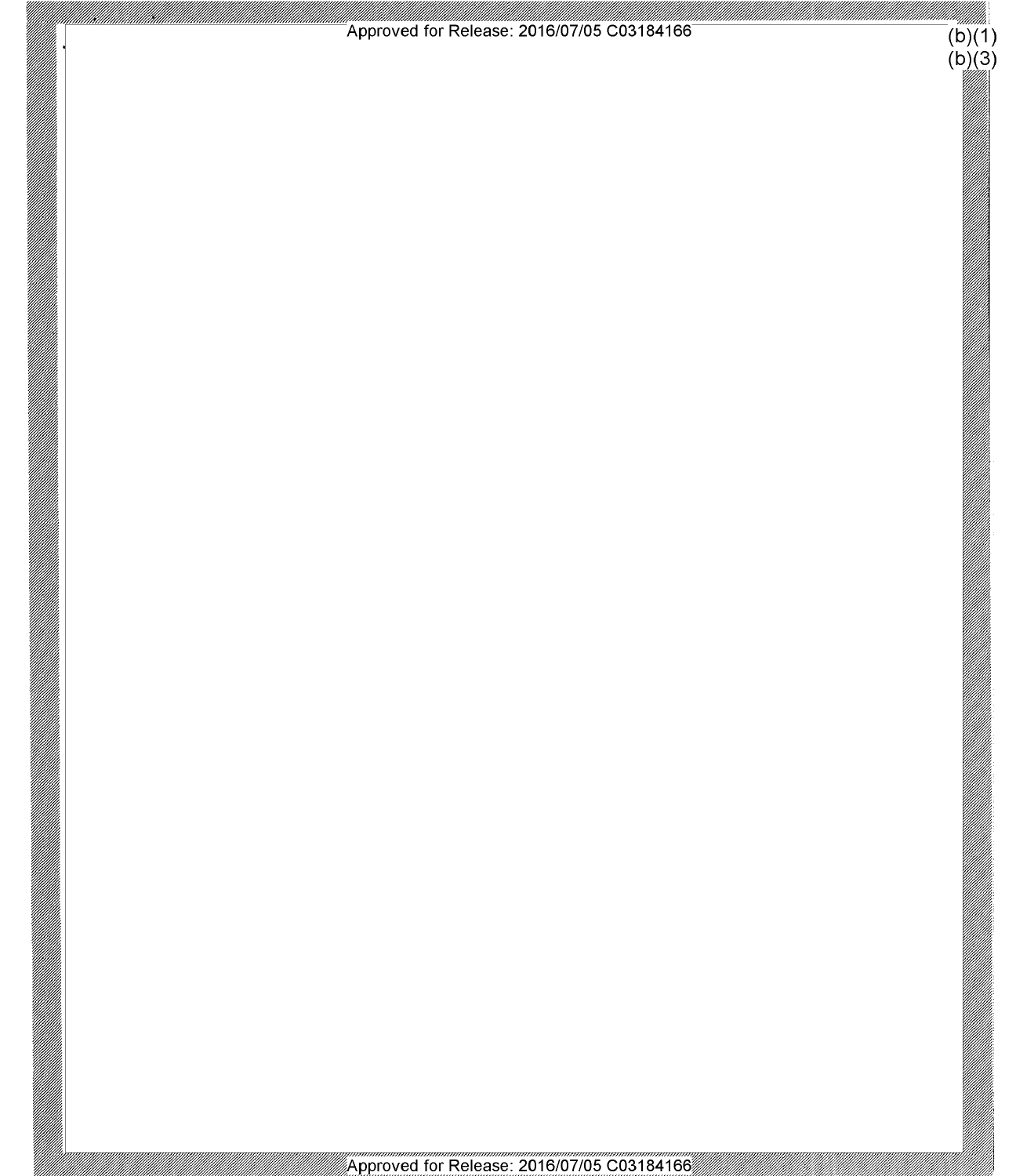Approved for Release: 2016/07/05 C03184166 TOP-SECRET

North Korea - Cuba: North Korea has received its first diplomatic recognition outside the bloc with the 29 August agreement to exchange ambassadors with Cuba "as soon as possible." Cuba has little to gain economically from North Korea, but establishment of relations at this time is consistent with the increasingly close ties between Cuba and the Sino-Soviet bloc and probably foreshadows establishment of relations between Cuba and Communist China. Pyongyang will probably publicize this development to show that Western opposition to the North Korean regime need not be a barrier to recognition.  $(Page 3)$ 

Bloc-UN: There are increasing signs that Khrushchev and satellite leaders will attend the opening of the forthcoming UN General Assembly session on 20 September. Khrushchev may use his short visit to Finland as the occasion to appeal to world leaders to attend the General Assembly discussion, announce his intention to attend the meeting, and hint at some new initiative on disarmament.

#### II. ASIA-AFRICA

 $1$  Sept  $60$ 

DAILY BRIEF

Approved for Release: 2016/07/05 C03184166

SEGRET

 $(b)(3)$ 

 $(b)(3)$ 

 $(b)(3)$ 

 $(b)(1)$  $(b)(3)$ 

 $(b)(3)$ 

ŐΚ

イル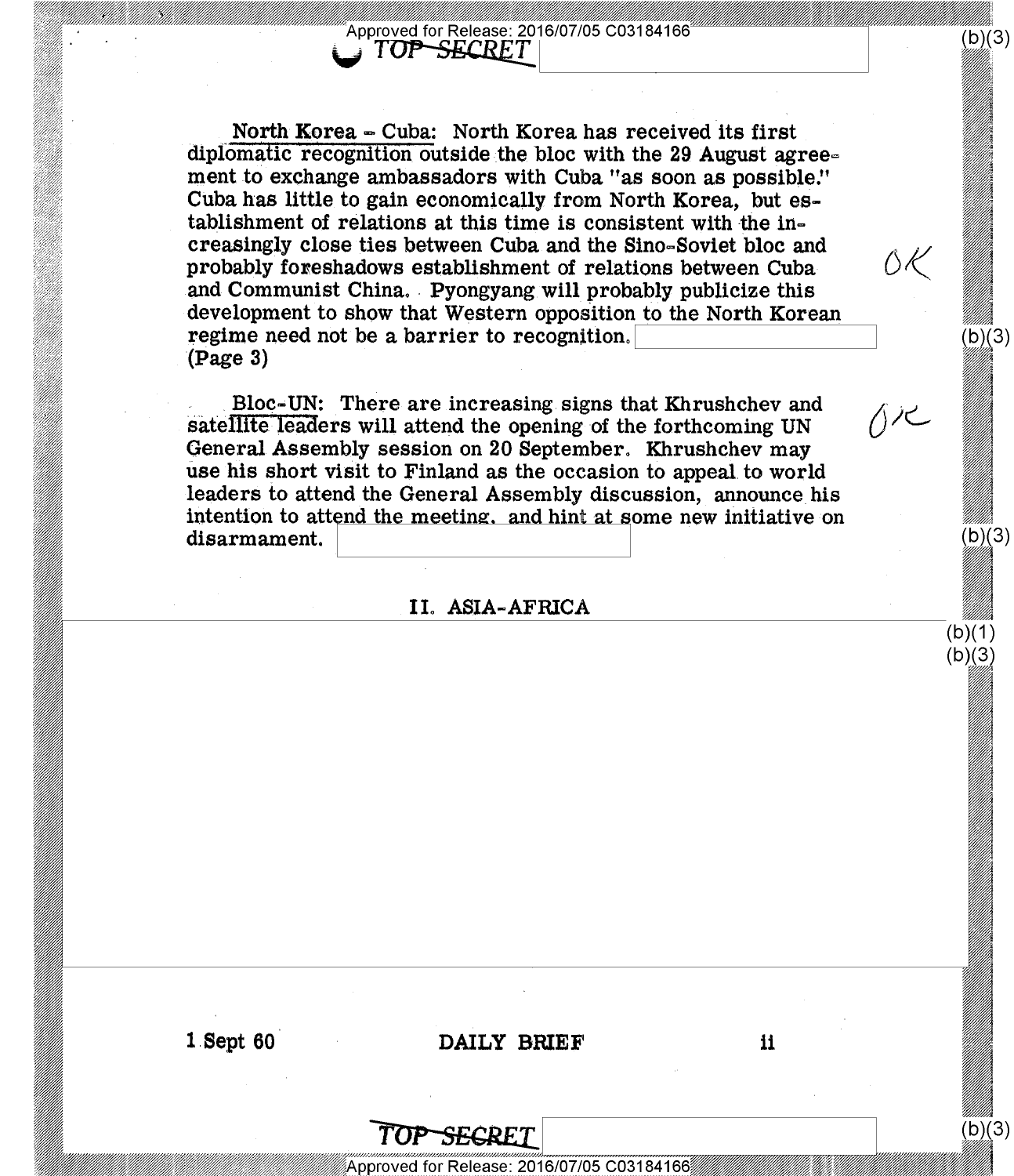

#### III. WATCH COMMITTEE CONCLUSIONS

- No. Sino-Soviet bloc country intends to initiate hostilities against the United States or its possessions in the immediate future.
- B. No Sino-Soviet bloc country intends deliberately to initiate direct military action against US forces abroad, US allies, or areas peripheral to the Orbit in the immediate future.
	- NOTE: There have been no new developments with respect to West Berlin which would require a change in the conclusions of the special Watch Committee meeting of 30 August.
- C. The following developments are susceptible of direct exploitation by' Soviet/Communist hostile action which could jeopardize the security of the US in the immediate future:

The new Souvanna Phouma cabinet, comprising supporters of both General Phoumi and Souvanna, appears to be acceptable to Lao officials other than Kong Le. The new Laotian Government will probably adopt neutralist policies which would afford opportunities for increased Communist presence in Laos.

\// \

\\\\\

#### 1 Sept 60 DAILY BRIEF iii

\\\

 $(b)(3)$ 

%'a

 $(b)(3)$ 

 $(b)(3)$ 

 $(b)(1)$  $(b)(3)$ 

### TOP<del>SEC</del>RET

Approved for Release: 2016/07/05 C03184166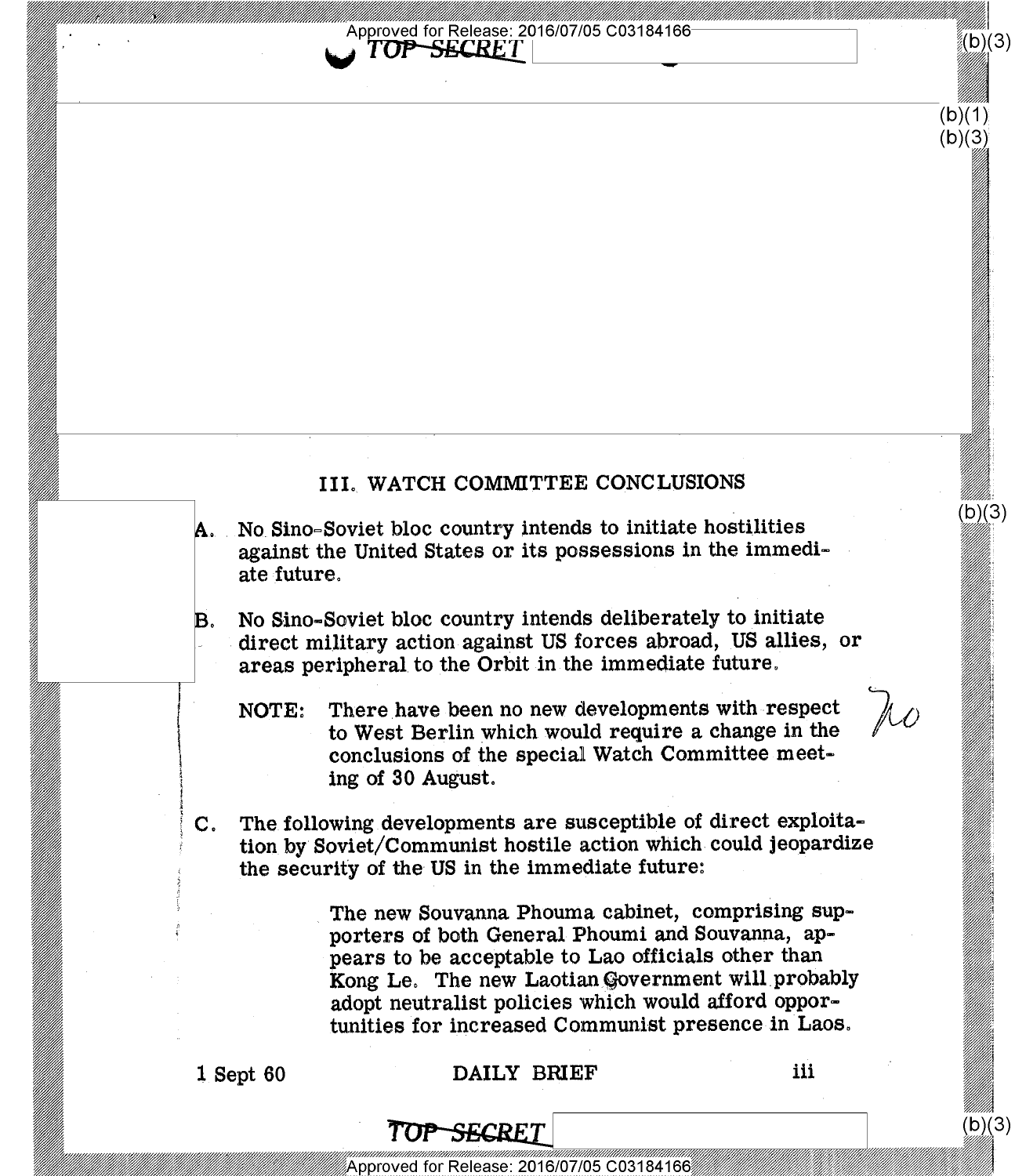## Approved for Release: 2016/07/05 C03184166<br>A TUP SECRET

Kong-L\_e's political isolation may cause him to seek an alliance with the Pathet Lao and thus pose a political and militarv threat to the stability of the  $|countrv_{\alpha}|$ 

#### LATE ITEMS

\*Situation in Laos as of 0230 EDT: In a sudden about face Captain Kong Le is reported to have dropped his opposition to the compromise government put together in Luang Prabang by premier-designate Souvanna Phouma and General Phoumi. If true, this would appear to remove the last major stumbling block to the restoration of constitutional order in Laos. An atmosphere of distrust prevails however. After Kong Le's initial rejection of the government on 31 August on the grounds that Phoumi and other members of the ousted Somsanith government would "try to seize power again and will resume civil war, " Phoumi returned to his base at Savannakhet but agreed to come back to Luang Prabang on 1 September if Souvanna Phouma won Kong Le's cooperation. Kong Le's cooperation.

Souvanna, who flew to Vientiane on 31 August immediately after the national assembly voted confidence in his government, has issued an invitation over Vientiane radio for the Communist Pathet Lao to send representatives to Vientiane where he believed "outstanding problems can be settled within a few days. " Presumably Souvanna made this gesture to convince Kong Le that the aims of his coup would be incorporated into the policies of the new government. He may also have made other concessions to secure Kong's cooperation which could ultimately ' prove unacceptable to Phoumi and other anti-Communi the new government.

\*Iran:{Nationalist and anti-government elements in Tehran, pparently encouraged by the Shah's 27 August statement critiizing irregularities in the recent parliamentary elections, re portedly have scheduled a major demonstration in the capital on  $\ell$ 

#### 1 Sept 60 DAILY BRIEF iv

(b)(3)<br>(b)(3)

《b)(3)

 $(b)(3)$ 

(D)

 $(b)(3)$ 

 $(b)(3)$ 

 $\land$   $\kappa$ 

 $\mathcal{U}$ 

Approved for Release: 2016/07/05 C03184166

SECRET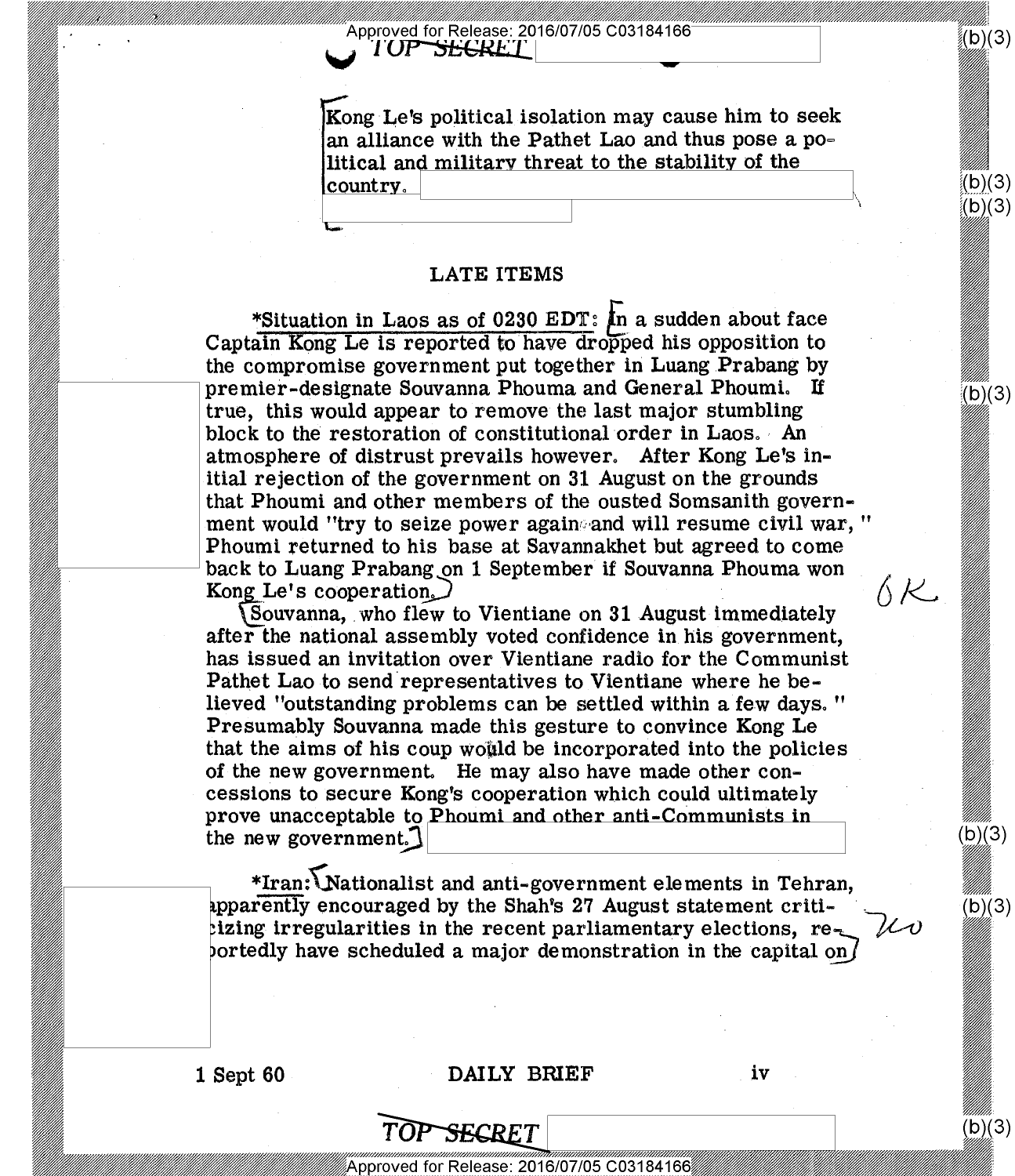## % / pprove for Release" 2016/07/05 C03184166 <sup>V</sup>'11 \_

%%%//

(b)(3)

 $(b)(3)$ 

1 September. Allahyar Saleh, leader of the Iran Party and former associate of ex-Premier Mossadeq who has aroused considerable popular enthusiasm with his criticism of the elections, may come to Tehran from the provincial city of Kashan in conjunction with the demonstration. The government is probably aware of the nationalists' plans and may initiate action to prevent the demonstration. Should this not deter the nationalists, serious clashes with the security forces could occur.

#### 1 Sept 60 DAILY BRIEF v

# $\overline{\text{TOP-SECRET}}^{(\text{D}}$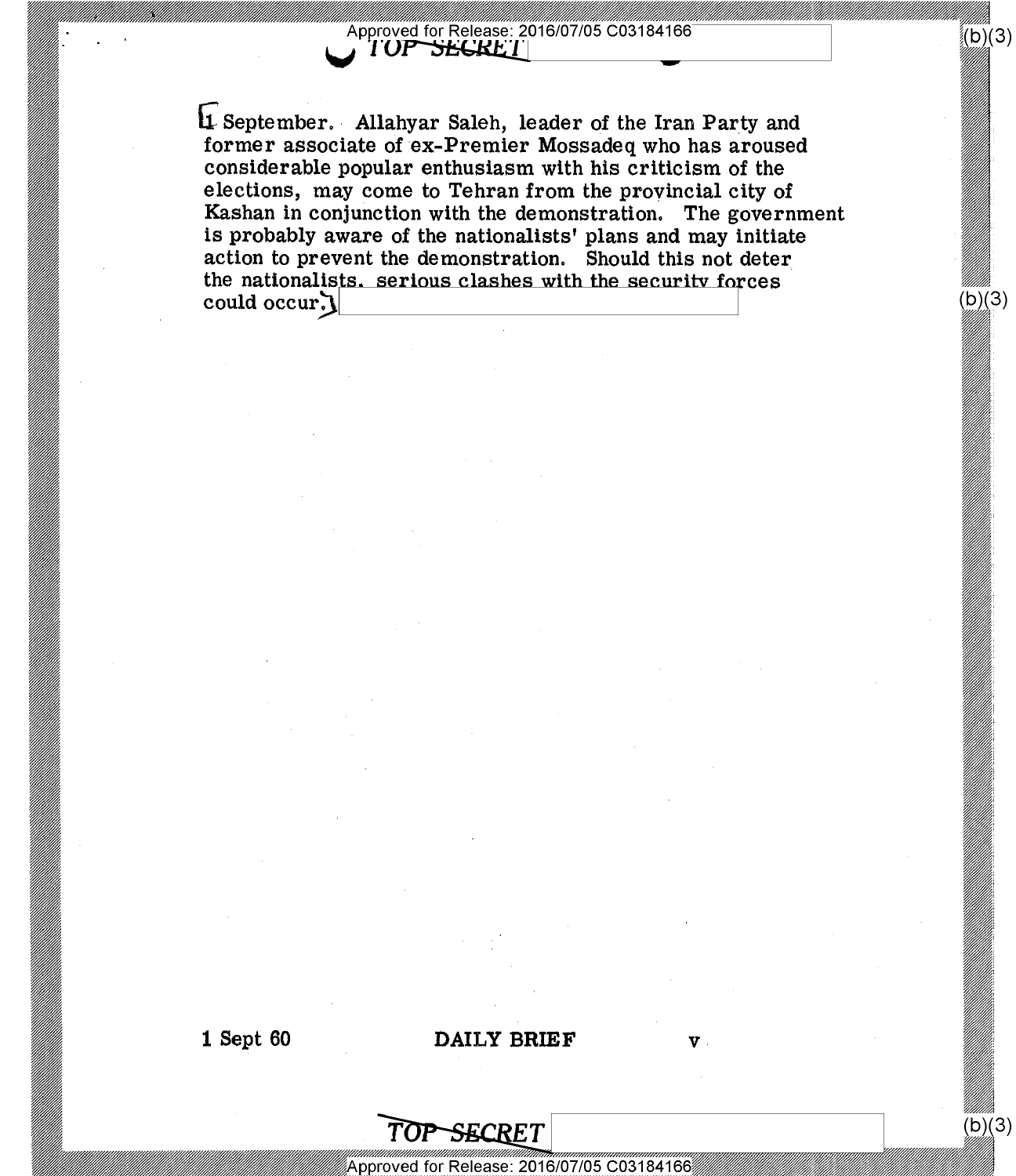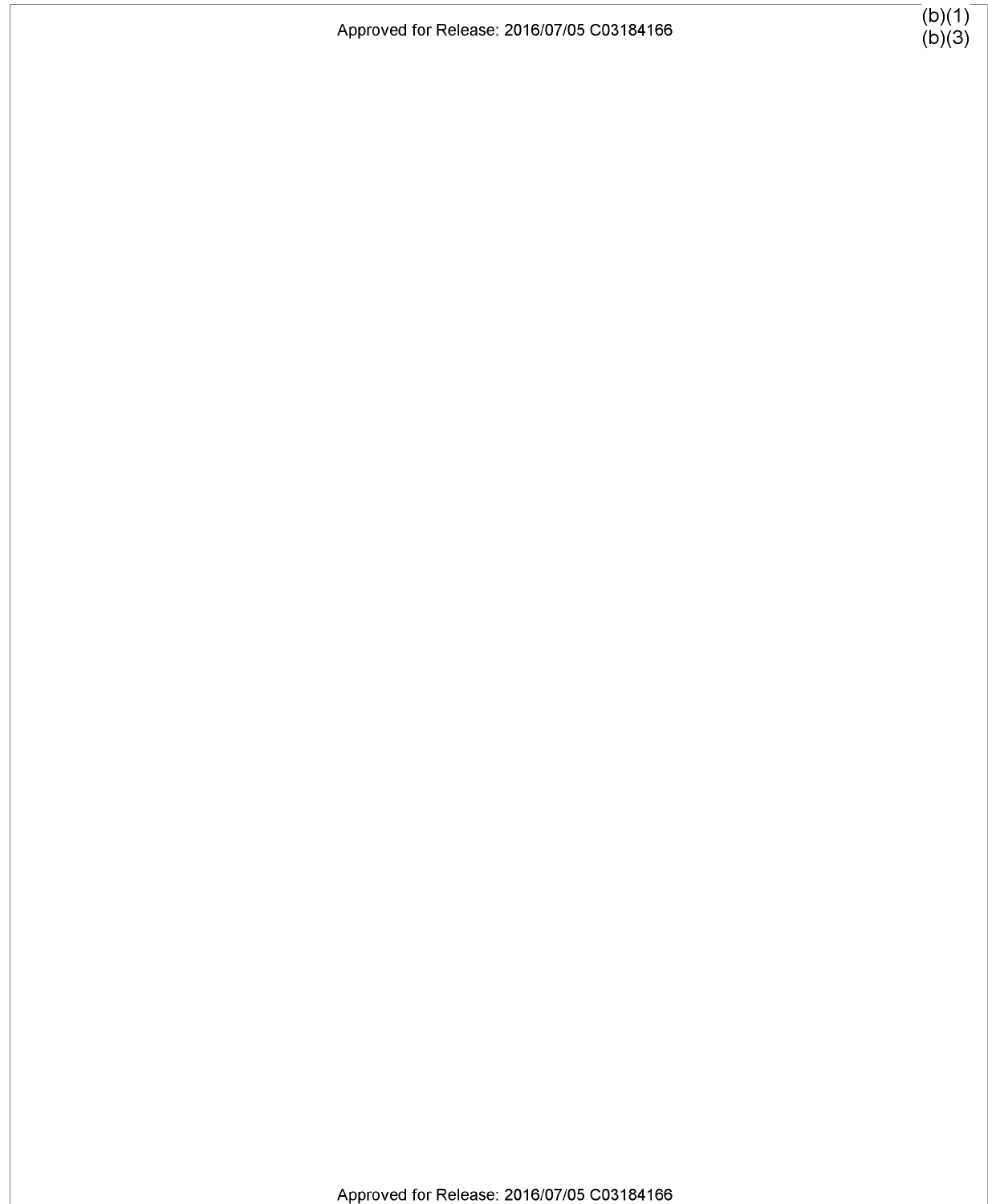#### North Korea and Cuba to Establish Diplomatic Relations

North Korea has received its first diplomatic recognition outside. the bloc with the 29 August agreement to exchange ambassadors with- Cuba "as soon as possible." The announcement was made in a joint declaration issued in Havana after Cuba's acting Foreign Minister Cepero Bonilla and North Korean Finance Minister Han Sang-tu had signed a cultural, exchange agreement.

Before this agreement with Havana, Pyongyang had been conspicuously unsuccessful in its efforts to gain recognition from non-Communist countries, although it did manage to make a few trade and cultural contacts. Now it will make every effort to flaunt its first nonbloc embassy in efforts to convince neutral nations they too can ignore Western opposition and accept the Pyongyang regime as a member of the international community.

Havana's action is consistent with the increasingly close ties being developed between Cuba and the Sino-Soviet bloc and may foreshadow recognition of Peiping, with which Cuba concluded a trade pact in July. Communist China has displayed particular sympathy for the Cuban revolution, and Chou  $En$ -lai on 15 August pledged the Cuban people "every possible aid, with no strings attached," in their anti-US "struggle."

Fidel Castro, in his recent public attacks on the United States has repeatedly declared Cuba's intention "to be the friend of the Soviet Union and the Chinese Peoples' Republic because they have proved to be our friends." On 30 August, he condemned "US intervention everywhere in the world--in Korea, Taiwan, Indochina, and everywhere else... defending the Chiang Kai-shek puppet."

 $\left( \begin{array}{c} \n\sqrt{2} & \n\end{array} \right)$ 

 $(b)(1)$ 

#### **CONFIDENTIAL**

l.Sept 60 CENTRAL INTELLIGENCE BULLETIN Page <sup>3</sup> Approved for Release: 2016/07/05 C03184166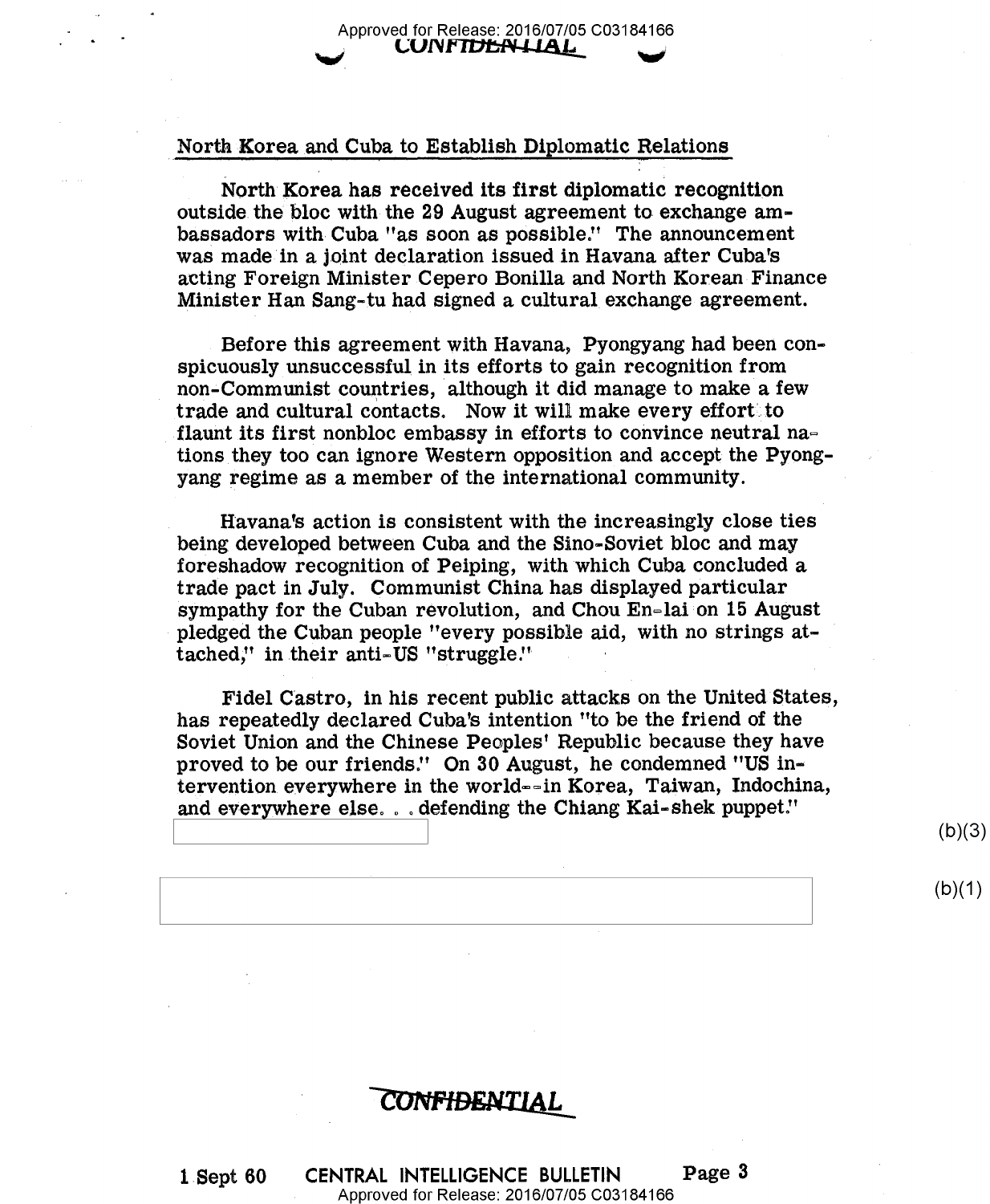$\begin{bmatrix} (b)(1) \ (b)(3) \end{bmatrix}$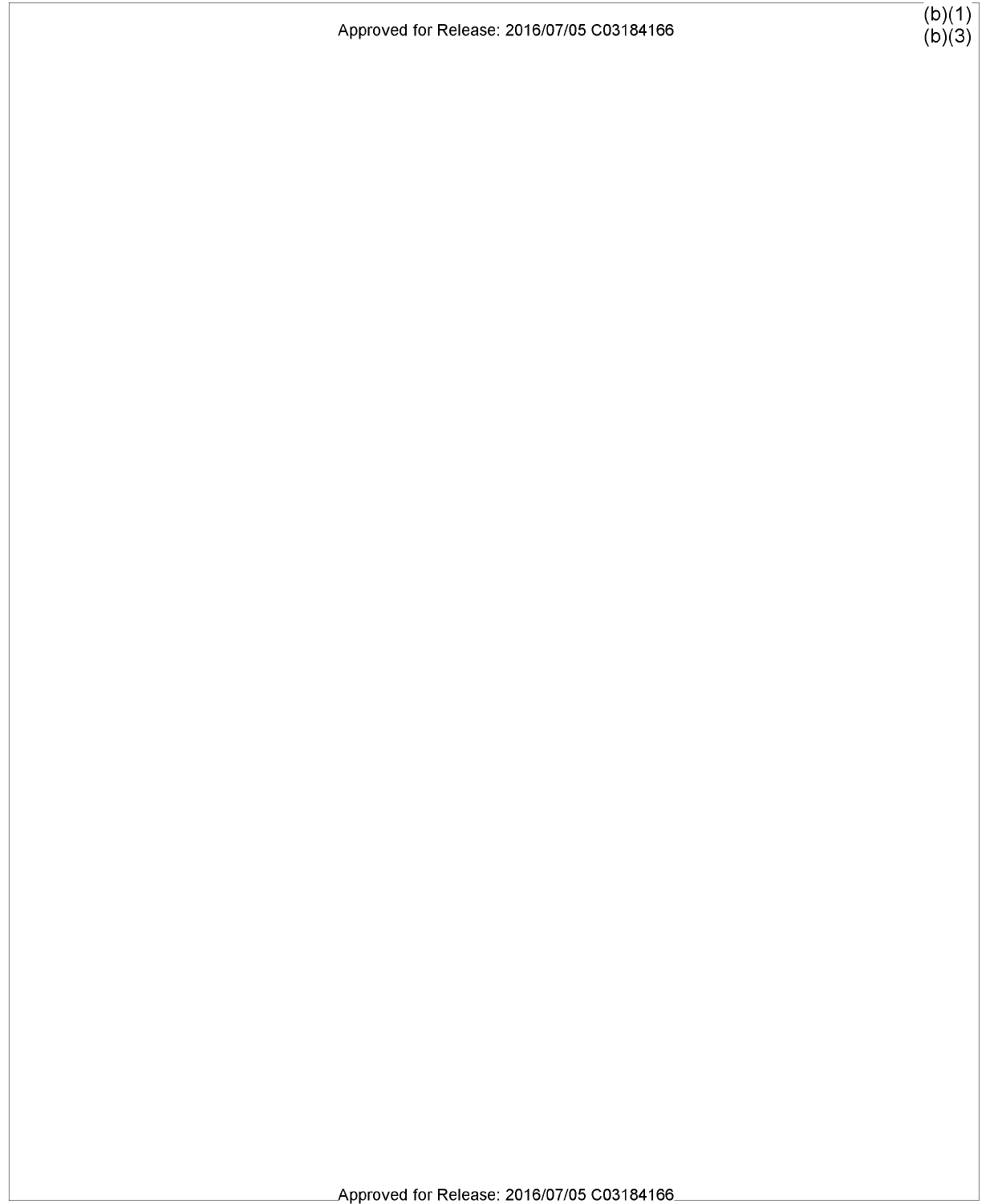Approved for Release: 2016/07/05 C03184166 Situation in the Longo  $TOP$  SECRET

The Katanga government of President Tshombe expects an early invasion by Congolese Army units of Premier Lumumba and is taking' defensive military measures along 250 miles of frontier with Kasai Province. Bridges, roads, and railway connections have been destroyed to a depth of 12 miles from the frontier, and recruitment and troop training efforts stepped up. The fear of invasion has prompted Tshombe to press the UN for afirm commitment regarding the former Belgian base of Kamina, which is located in Katanga Province and contains one of the best airfields and supply depots in the Congo. In a communique on 30 August he threatened to put the base out of action= $e^{\pm}$  might be able to cut off the base's 15,000-man labor supply--unless Katanga's sovereignty was "respected" at Kamina and the UN guaranteed that Lumumba's troops would be barred from landing there. Command has reinforced its strength at Kamina by sending Swedish troops to join an Irish unit.

On 31 August, when it was discovered that 400 paratroopers, 100 airfield guards, and a school of aviation still remained at Kamina, Secretary General Hammarskjold criticized Belgium for failing to live up to the evacuation terms. The UN had authorized several hundred technicians to remain, and Lumumba and Moscow radio have already condemned this action. Soviet Deputy Foreign Minister Kuznetsov delivered a strong protest to Hammarskjold against the continued presence of Belgian forces in the Congo.

In neighboring Kasai Province the situation remains confused, with officials of the secessionist "Mining State" claiming that Baluba tribesmen have recaptured their capital of Bakwanga from Lumumba's troops.

The USSR's prestige in the Congo will be enhanced by the imminent arrival of twelve  $IL-14s$  carrying foodstuffs. The planes may remain in the Congo to be used in behalf of Lumumba's efforts to consolidate his power throughout the country, but it is doubtful that the USSR will permit them to become involved directly in military operations against Katanga forces. /

 $(b)(1)$  $(b)(3)$ 

 $(b)(3)$ 

 $(b)(3)$ 

<sup>1</sup>Sept 60 CENTRAL INTELLIGENCE BULLETIN Page <sup>5</sup> Approved for Release: 2016/07/05 C03184166

TOP\_SECRET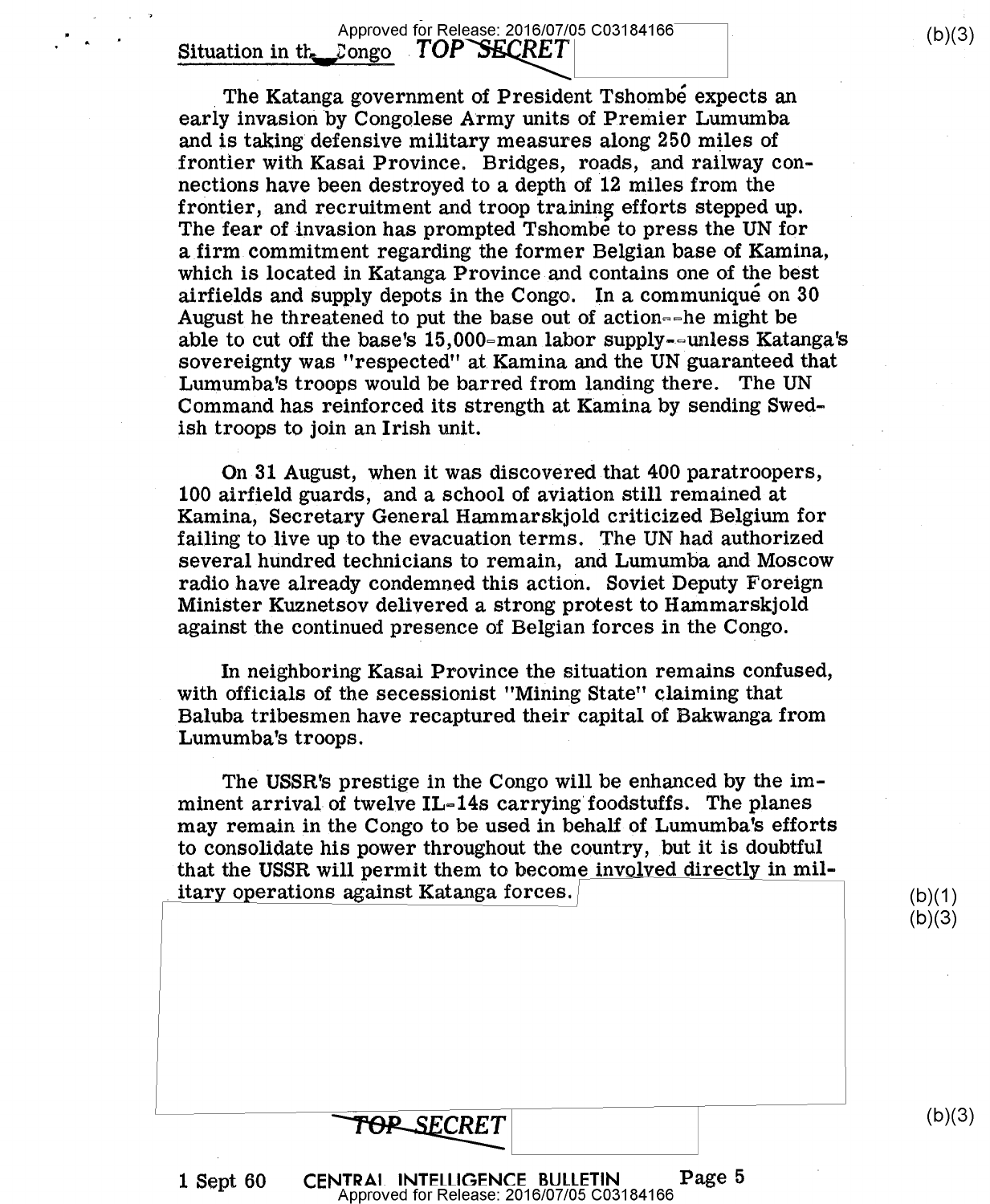Approved for Release: 2016/07/05 C03184166

*CONFIDENTIAL* 

THE PRESIDENT

The Vice President

Executive Offices of the White House

Special Assistant for National Security Affairs

Scientific Adviser to the President

Director of the Budget

Director, Office of Civil and Defense Mobilization

Director, National Aeronautics and Space Administration

Special Assistant for Security Operations Coordination

Chairman, Board of Consultants on Foreign Intelligence Activities

Special Assistant for Foreign Economic Policy

Executive Secretary, National Security Council

The Treasury Department

The Secretary of the Treasury

The Department of State

The Secretary of State

The Under Secretary of State

The Under Secretary of State for Political Affairs

The Deputy Under Secretary of State for Political Affairs

The Deputy Under Secretary of State for Administration The Counselor

Director, International Cooperation Administration

The Director of Intelligence and Research

The Department of Defense

The Secretary of Defense

The Deputy Secretary of Defense

Assistant Secretary of Defense for International Security Affairs

The Secretary of the Army

The Secretary of the Navy

The Secretary of the Air Force

The Chairman, The Joint Chiefs of Staff

The Director, The Joint Staff

Chief of Staff, United States Army

Chief of Naval Operations, United States Navy

Chief of Staff, United States Air Force

Commandant, United States Marine Corps

Assistant to Secretary of Defense for Special Operations

Director for Intelligence, The Joint Staff

Assistant Chief of Staff for Intelligence, Department of Army

Director of Naval Intelligence, Department of Navy

Assistant Chief of Staff, Intelligence, Department of the Air Force Supreme Allied Commander, Europe

Commander in Chief, Pacific

The Department of Commerce

The Secretary of Commerce

Federal Bureau of Investigation

The Director

Atomic Energy Commission

The Chairman

National Security Agency

The Director

National Indications Center

The Director

#### CONFIDENTIAL

Approved for Release: 2016/07/05 C03184166